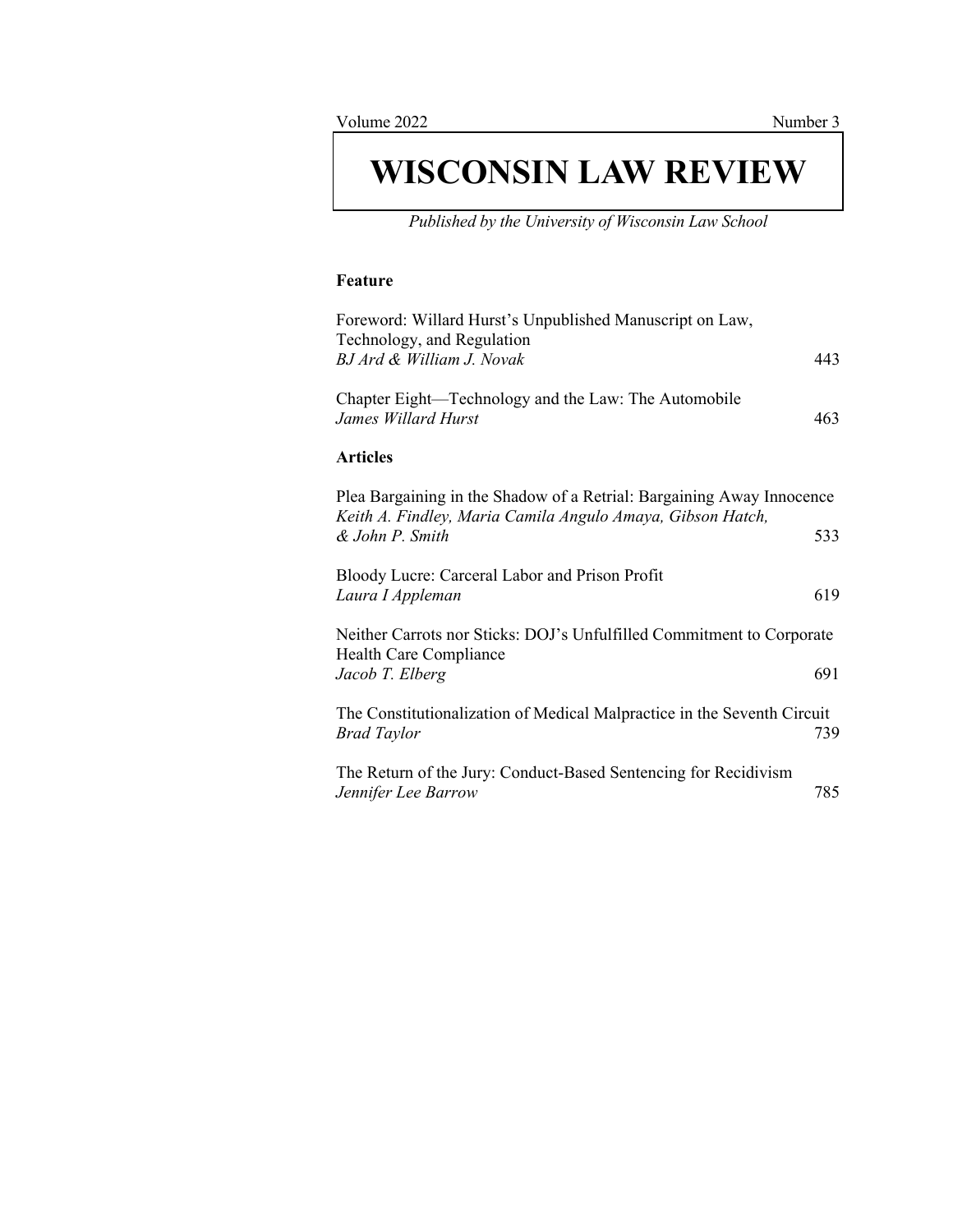### **Forthcoming in WISCONSIN LAW REVIEW Volume 2022, Number 4**

## **Articles**

Does Mens Rea Matter? *Michael Serota, Matthew Mizel, Jonathan Cantor, & Joshua Russell-Fritch* 

Mission Critical: *Caremark*, Blue Bell, and Director Responsibility for Cybersecurity Governance *Justin Pace & Lawrence J. Trautman* 

The Emerging Airspace Economy: A Legal and Regulatory Framework for Airspace Rights in the Age of Delivery Drones *Lavi Ben Dor & Jonathan Hoffman* 

Selective Prosecution, Selective Enforcement, and Remedial Vagueness *Guy Rubinstein* 

## **Comments**

The ABCs of Gaming: Activision, Biden, and Coronavirus Set the Stage for Labor Unionization in the Video Game Industry *Laura C.S. Newberry* 

Parents' Rights or Parents' Wrongs? The Political Weaponization of Parents' Rights to Control Public Education *Samantha R. Foran*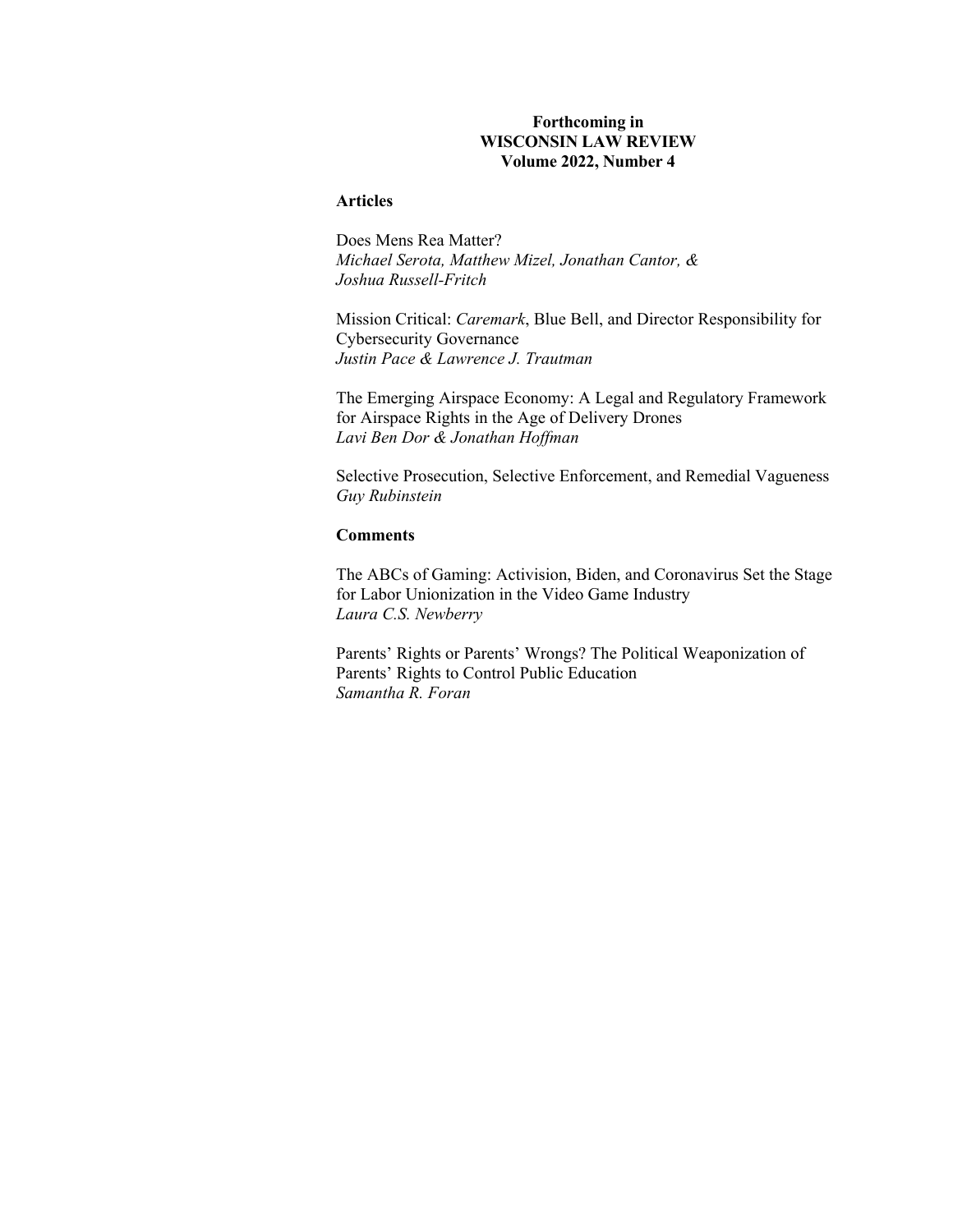## **WISCONSIN LAW REVIEW**

#### EDITORIAL BOARD

KYLE J. CLARK Editor-in-Chief

BENJAMIN ALEXANDER Senior Managing Editor

MADELINE F. FREYBERG Senior Note & Comment Editor

DYLAN C. OCHOA Symposium Editor

Articles Editors JAMES E. ANDERSON KRISTIA N. ANDERSON JACK IWREY MICHAEL JURKASH SARAH MALLAK PAUL MATENAER DYLAN C. OCHOA KETIB OLDIAIS JOSI WERGIN

Malt & Barley Editors KRISTIA N. ANDERSON ARIE FELTMAN-FRANK SARAH MALLAK DYLAN C. OCHOA

SAMUEL ANDERSON EVAN V. BONDOC KIARA BUTLER ADAM M. CALL MADELINE CLASEN WILEY COLE BRENNAN CORBETT VINCENT DUMAS ALEXANDER T. DUYM SAMANTHA R. FORAN TALLIE FOTE STELLA FURLANO KELLY GORMAN JEFFREY GRINDE

CHARLES DECESARIS Senior Managing Editor

ELISE ASHLEY Senior Articles Editor

> SARAH MALLAK Business Editor

Managing Editors MCKENZIE AHMET JOHN BARRETT MICHAEL BEZOIAN KALYN BOEMER ARIE FELTMAN-FRANK KASS LONGIE COLLIN D. MCKEOUGH RILEY PALMER ALEX PETERSON MEHAK QURESHI LAURA SCHWENDEMAN DANIELLE SENDELBACH EMMA SHAMBUREK CAITLIN S. WILLENBRINK MEGAN ZIESMANN

#### ASSOCIATES

ANDREW GUNEM KIMBERLY GUTIERREZ ISAAC HUETTL ELIZABETH IERULLI DANIELLE A. JOHNSON PAIGE KENT MEGAN KERR CALLAHAN KLEIN EMMA E. KNATTERUD-**JOHNSON** NOAH LEE JENNIFER LIEN NIALL T. MARTIN

FACULTY ADVISOR JASON YACKEE

*Special thanks to the 3L members of the* Wisconsin Law Review *for their resilience and grace during an unprecedented law school and journal experience—and most of all for their dedication and service to our journal these past two years*.

REBECCA STERN Senior Managing Editor

> CAROLINE ROGERS Senior Online Editor

CRYSTAL STONEWALL Symposium Editor

Note & Comment Editors MAX BOGOST SARA FOX SARAH GHAZI-MORADI MATTHEW KULJU HANNAH POLLARD-GARBER MIRANDA SALAZAR CRYSTAL STONEWALL MEGHAN VILLALPANDO KATIE WOOD MITCHELL WRIGHT

> Diversity Committee MEHAK QURESHI (Chair) KRISTIA N. ANDERSON ELISE ASHLEY SARAH MALLAK

TRAGER METGE JOHN MORONEY JACOB NEELEY LAURA C.S. NEWBERRY SPENCER A. OLSSON PATRICK O'MALLEY LUKE O'NEILL SOPHIA R. PFANDER KATHERINE PLACHTA AUTUMN RULEAU AARON E. SCHINDLER PATRICK SICULA LEIGHA VILEN HAZEL WANG